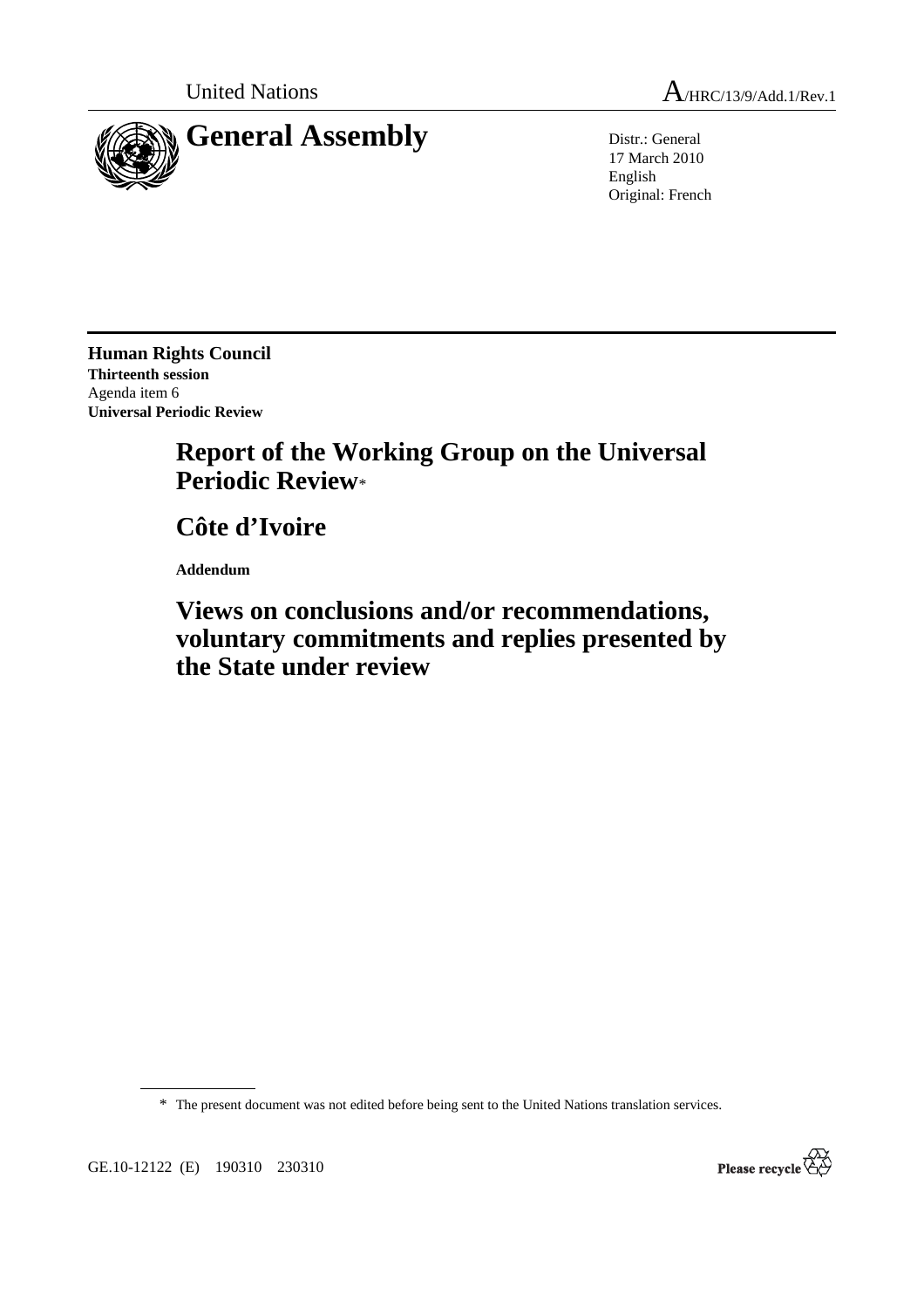| <b>Recommendations</b>                                                                                                                                                                                                                                        | Replies                                                                                                                                                                                                                                                                                                                                                                                                                                 |
|---------------------------------------------------------------------------------------------------------------------------------------------------------------------------------------------------------------------------------------------------------------|-----------------------------------------------------------------------------------------------------------------------------------------------------------------------------------------------------------------------------------------------------------------------------------------------------------------------------------------------------------------------------------------------------------------------------------------|
| Ratification of protocols and international conventions                                                                                                                                                                                                       |                                                                                                                                                                                                                                                                                                                                                                                                                                         |
| Paragraph 101 (1) Belgium                                                                                                                                                                                                                                     | Already ratified                                                                                                                                                                                                                                                                                                                                                                                                                        |
| Paragraph 101 (2 and 7-20) Belgium, United Kingdom of<br>Great Britain and Northern Ireland, Brazil, Mauritius,<br>Czech Republic, Austria, Argentina, the Congo, Uganda,<br>Chile, Democratic Republic of the Congo, Senegal,<br>Azerbaijan, the Netherlands | Côte d'Ivoire is postponing the consideration of all<br>these recommendations because the crisis currently<br>afflicting the country prevents it from assuming any new<br>international commitments. However, as indicated in<br>paragraph 141 of the national report and paragraph 93 of<br>report A/HRC/WG.6/6/L.8 of the Working Group, Côte<br>d'Ivoire will ratify the various treaties in due course, once<br>the crisis is over. |
| Paragraph 101 (3–6) United Kingdom of Great Britain and Côte d'Ivoire signed the Rome Statute of the<br>Northern Ireland, Brazil, Slovakia, Mauritius                                                                                                         | <b>International Criminal Court on 30 November 1998</b><br>and has recognized the Court's jurisdiction over<br>crimes committed within its territory since 19<br>September 2002.                                                                                                                                                                                                                                                        |
|                                                                                                                                                                                                                                                               | Under article 95 of the Constitution of 2000, however,<br>the Ivorian authorities were required to submit the<br>Rome Statute to the Constitutional Council for<br>verification of its conformity with the Constitution.                                                                                                                                                                                                                |
|                                                                                                                                                                                                                                                               | On 17 December 2003, the Constitutional Council of<br>Côte d'Ivoire drew attention to a number of priority<br>issues that may interfere with the Statute's ratification<br>and to other considerations that may hinder its<br>implementation: amnesty, privileges and immunities of<br>high-ranking government authorities, and the<br>limitation or prescription of crimes under the Ivorian<br><b>Code of Criminal Procedure.</b>     |
| <b>Statelessness</b>                                                                                                                                                                                                                                          |                                                                                                                                                                                                                                                                                                                                                                                                                                         |
| Paragraph 101 (21) Canada                                                                                                                                                                                                                                     | Côte d'Ivoire will arrive at a determination regarding<br>this recommendation. It notes that paragraph 45 of report<br>A/HRC/WG.6/6/L.8 of the Working Group specifies that<br>the Nationality Code applies the principle of jus sanguinis.<br>The other means of naturalization are also specified in the<br>Nationality Code.                                                                                                         |
| <b>Rights of the Child</b>                                                                                                                                                                                                                                    |                                                                                                                                                                                                                                                                                                                                                                                                                                         |
| Paragraph 101 (22) Brazil                                                                                                                                                                                                                                     | This timely recommendation has already been<br>implemented by Côte d'Ivoire, as indicated in<br>paragraphs 19, 47, 92 and 95 of report<br>A/HRC/WG.6/6/L.8 of the Working Group, in which it is<br>stated that: "Children's rights remained one of the                                                                                                                                                                                  |

## **Views on conclusions and/or recommendations, voluntary commitments and replies presented by the State under review**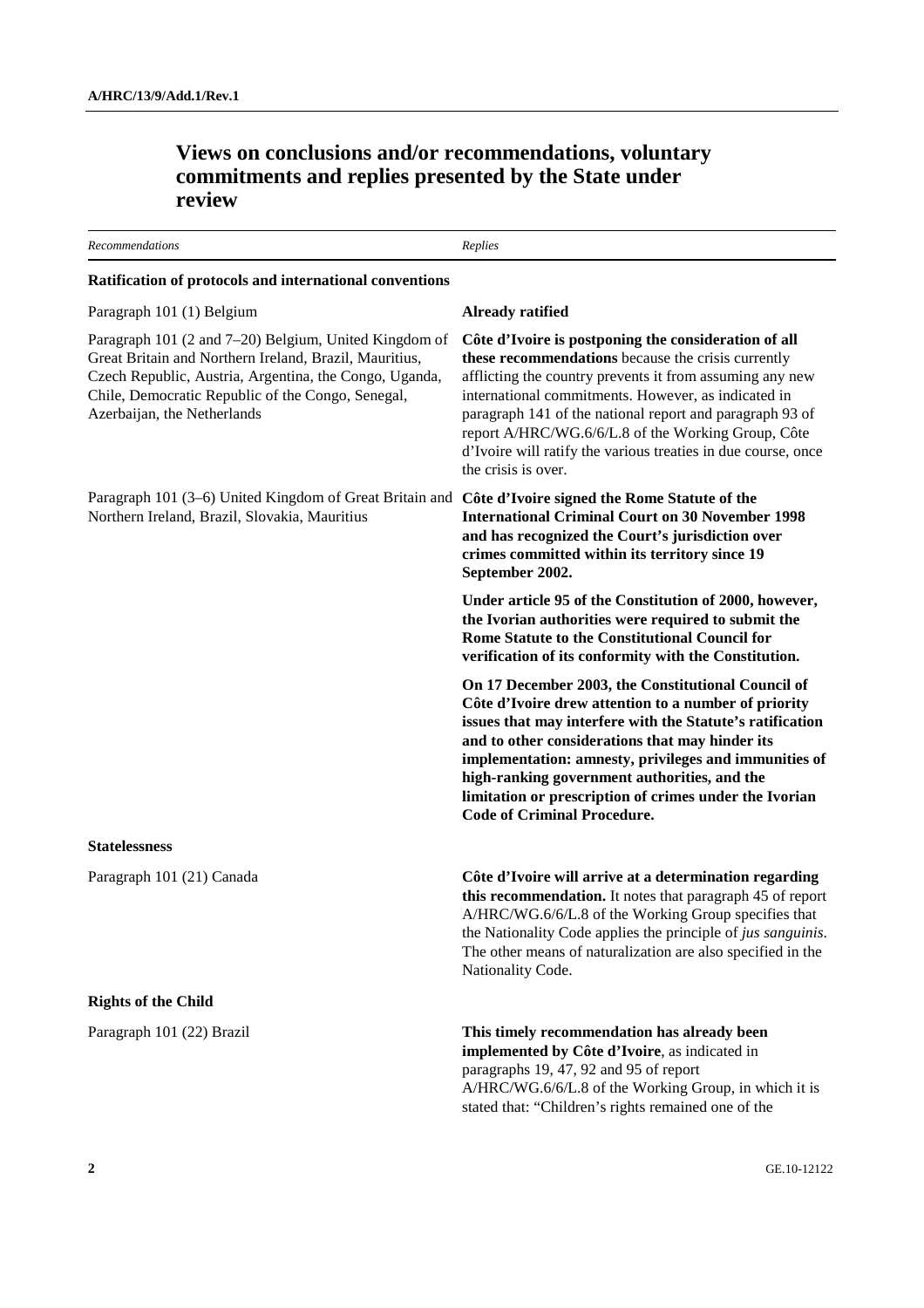| Recommendations                                      | Replies                                                                                                                                                                                                                                                                                                                                                                                                                                                                                                                                                       |
|------------------------------------------------------|---------------------------------------------------------------------------------------------------------------------------------------------------------------------------------------------------------------------------------------------------------------------------------------------------------------------------------------------------------------------------------------------------------------------------------------------------------------------------------------------------------------------------------------------------------------|
|                                                      | Government's chief concerns, and numerous strategic<br>measures have been put in place to combat abuse of all<br>kinds, particularly child trafficking and smuggling." The<br>decentralized National Committee to Combat Violence<br>against Women and Children has also been established.                                                                                                                                                                                                                                                                    |
| Paragraph 101 (23) Belgium                           | Côte d'Ivoire is unable to act upon this<br>recommendation because the domestic legal order does<br>not allow investigative powers to be granted to the<br>National Committee to Combat Violence against Women<br>and Children. Investigative powers are the prerogative of<br>the judicial authorities.                                                                                                                                                                                                                                                      |
| Invitations to mandate holders and other invitations |                                                                                                                                                                                                                                                                                                                                                                                                                                                                                                                                                               |
| Paragraph 101 (24–27) Ireland, Norway, Chile, Latvia | Côte d'Ivoire will arrive at a determination regarding<br>these recommendations and reiterates its commitment to<br>the special procedures system. It would like to specify,<br>however, that while, as indicated in paragraphs 152 and<br>153 of the national report, it is prepared to consider any<br>request for a visit from mandate holders under the special<br>procedures mechanism, for the time being it remains<br>committed to analysing requests for visits on a case-by-<br>case basis.                                                         |
| Gender identity and sexual orientation               |                                                                                                                                                                                                                                                                                                                                                                                                                                                                                                                                                               |
| Paragraph 101 (28) Spain                             | Côte d'Ivoire rejects this recommendation. It notes that,<br>with regard to issues of gender identity and sexual<br>orientation, it is one of the African States that do not<br>penalize sexual relationships between consenting adults of<br>the same sex. Consequently, the implementation of<br>awareness-raising campaigns in this field is not one of the<br>current priorities of the Government of Côte d'Ivoire.                                                                                                                                      |
| Paragraph 101 (29) Spain                             | This recommendation has already been implemented<br>by Côte d'Ivoire, as indicated in paragraph 110 of the<br>national report, which recalls that the principal strategies<br>for preventing HIV/AIDS infection in Côte d'Ivoire are<br>the promotion of abstinence, mutual fidelity and low-risk<br>sexual behaviour, the roll-out of counselling and testing<br>centres (CD), the prevention of mother-to-child<br>transmission of HIV (PMTCT), and public education<br>about the work of the centres and on prevention of<br>mother-to-child transmission. |
| Paragraph 101 (30) Chile                             | This recommendation has already been implemented<br>by Côte d'Ivoire, as indicated in paragraphs 94 and 95 of<br>report A/HRC/WG.6/6/L.8 of the Working Group, which<br>recall the steps taken to address the many challenges<br>relating to gender equality, including the establishment of<br>a directorate to reduce inequality between men and<br>women in all sectors. As to sexual violence, Côte d'Ivoire                                                                                                                                              |